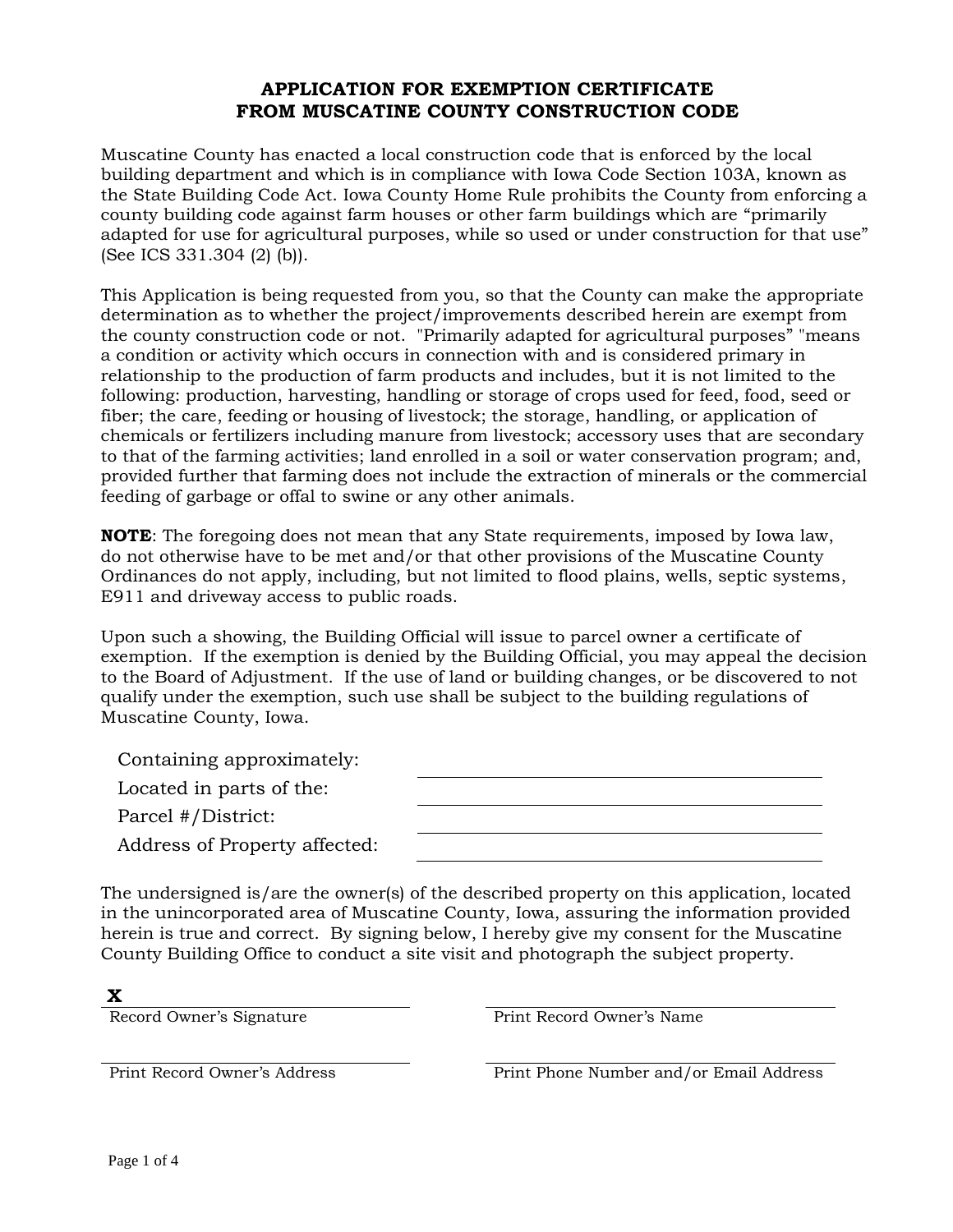Please answer the following questions:

1. How would you classify your property primarily as a farm?



2. Agricultural Information:

Please list all crops/livestock produced, on average, on the farm unit annually.

| Crop Type(s) | <b>Total No. Acres</b><br>(average) | % For Commercial<br><b>Production (average)</b> |
|--------------|-------------------------------------|-------------------------------------------------|
|              |                                     |                                                 |
|              |                                     |                                                 |
|              |                                     |                                                 |
|              |                                     |                                                 |
|              |                                     |                                                 |
|              |                                     |                                                 |

| Livestock Type(s) | <b>Total No. Head</b><br>(average) | % for Commercial<br><b>Production (average)</b> |
|-------------------|------------------------------------|-------------------------------------------------|
|                   |                                    |                                                 |
|                   |                                    |                                                 |
|                   |                                    |                                                 |
|                   |                                    |                                                 |
|                   |                                    |                                                 |
|                   |                                    |                                                 |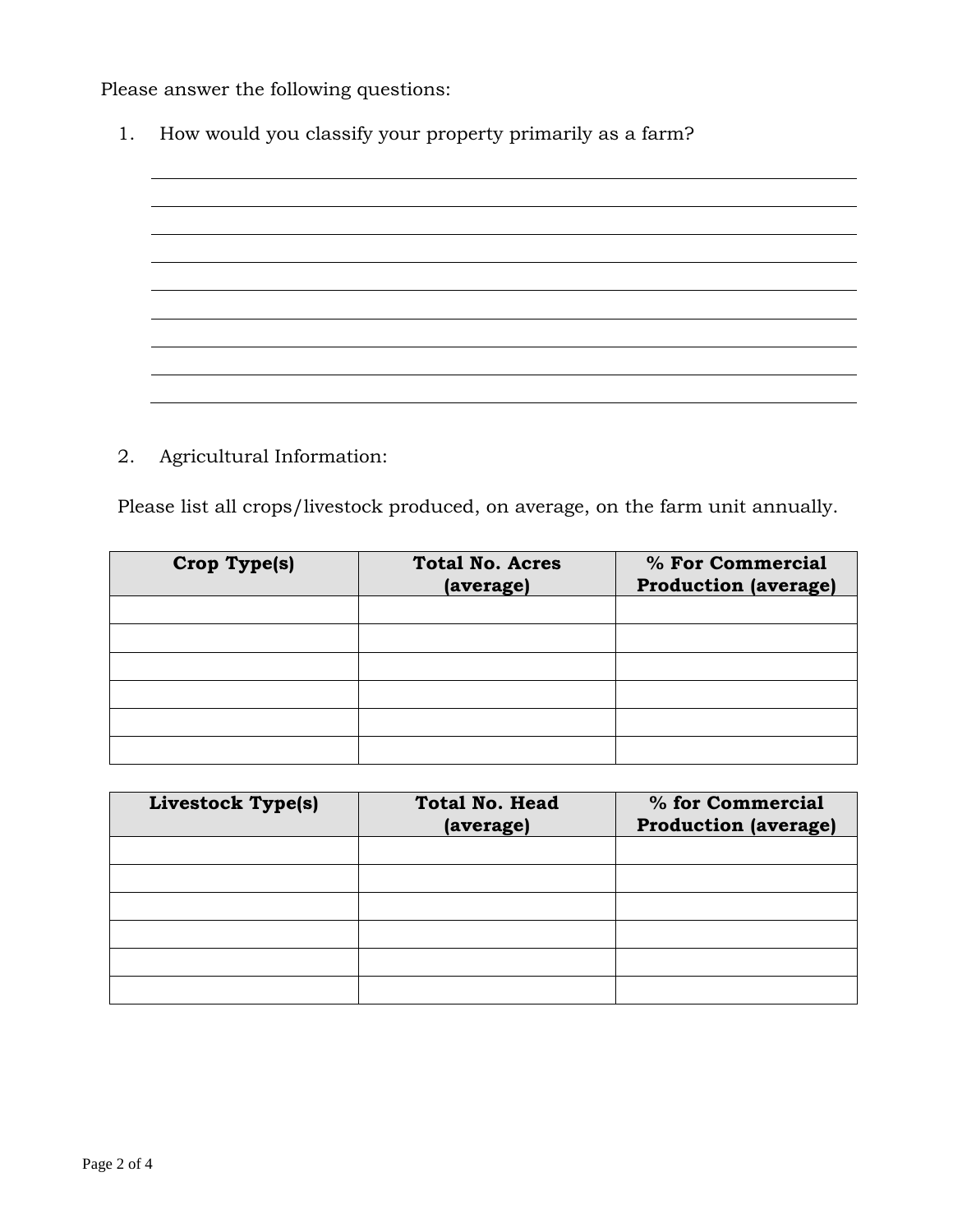|     | Type of farm management: owner-operated                    | leased land | combined |
|-----|------------------------------------------------------------|-------------|----------|
|     | If owner-operated, list years owned:<br>п.                 | years       |          |
|     | If leased land, give name and address of lessee:<br>п      |             |          |
|     |                                                            |             |          |
|     | If combined, how many acres are leased?<br>п               | acres       |          |
|     |                                                            |             |          |
|     | This exemption is being requested for:                     |             |          |
| (A) | New House:                                                 |             |          |
| (B) | New Outbuilding (size):                                    |             |          |
|     | to be used for the purpose of:                             |             |          |
|     |                                                            |             |          |
| (C) | Other (e.g. addition to house; remodel – please describe): |             |          |
|     |                                                            |             |          |
| D   | Name and address of Contractor:                            |             |          |

Note: Changes in property owners or the primary use of the land may change farm status. Please verify with the Muscatine County Building Office.

If this exemption is approved by the Building Official, it is valid for one year and only for the request that is stated.

If the approved project has not been started within a year of the approval date, an extension must be applied for prior to the date approved.

| PLEASE DO NOT WRITE BELOW THIS LINE. ZONING OFFICE USE ONLY. |                      |
|--------------------------------------------------------------|----------------------|
|                                                              |                      |
| This proposed project is approved as farm exempt             |                      |
|                                                              | Zoning Administrator |
| If approved, date of approval                                |                      |
| Note(s):                                                     |                      |
|                                                              |                      |
|                                                              |                      |
|                                                              |                      |
|                                                              |                      |